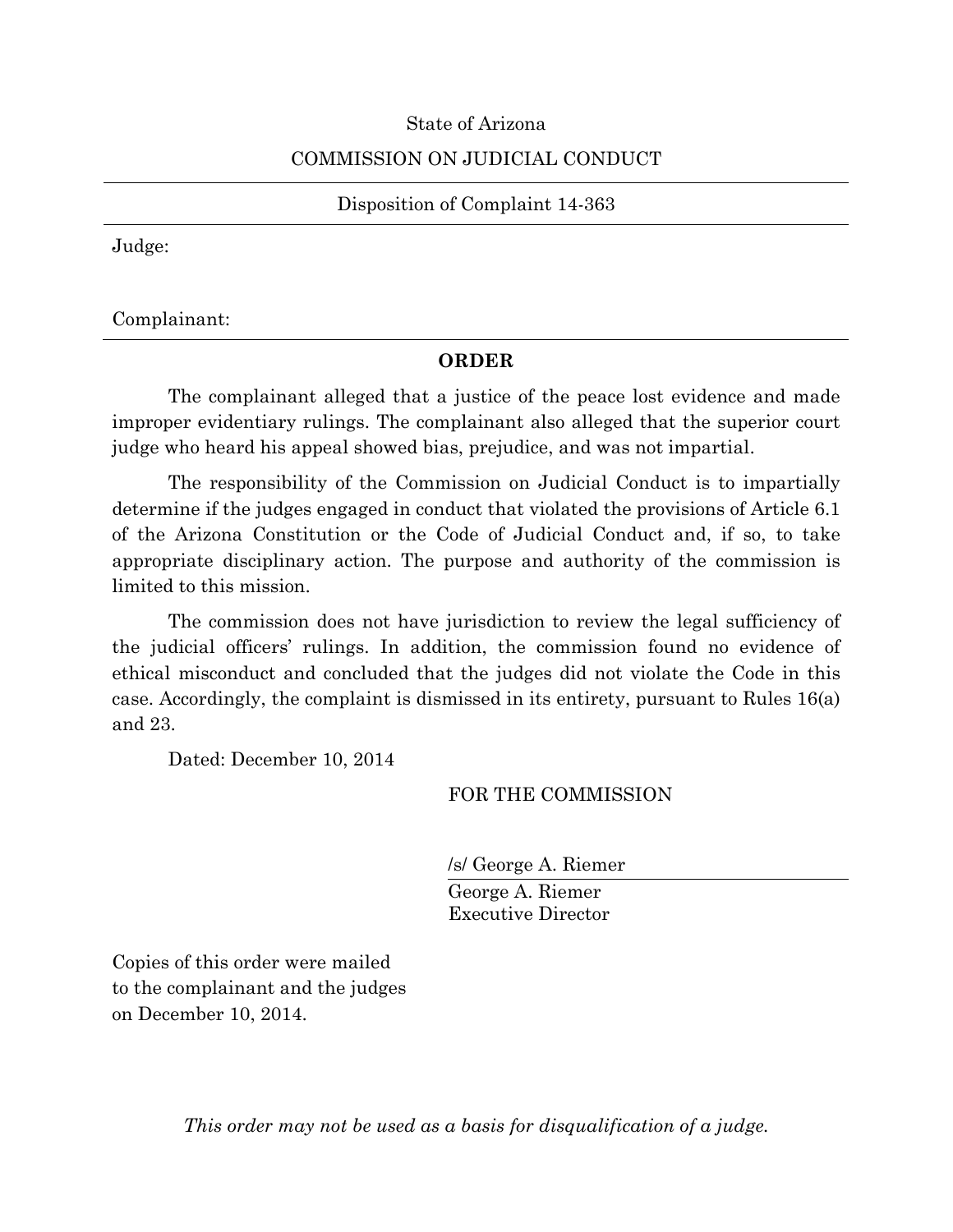**FOR OFFICE USE ONLY** 

 $2014 - 363$ 

#### **COMPLAINT AGAINST A JUDGE**

Name:

Judge's Name:

Instructions: Use this form or plain paper of the same size to file a complaint. Describe in your own words what you believe the judge did that constitutes judicial misconduct. Be specific and list all of the names, dates, times, and places that will help the commission understand your concerns. Additional pages may be attached along with copies (not originals) of relevant court documents. Please complete one side of the paper only, and keep a copy of the complaint for your records.

IN JUDGE RULING HE STATES THAT I ALLEGE THAT THE POLICE OPENED DOORS PRIOR TO SEARCH WARRANT.

I DO NOT ALLEGE, I PROVIDED THE COURT With A Voice RECORDING WHERE DEPUTIES AND STATE THIS AS FACT.

HE STATES it is UNCLEAR WHICH DOORS THEY OPENED. IT DOESN'T MATTER, FOR THE RECORD I HAVE A FRONT AND REAR DOOR, THEY SPOKE IN THE PLURAL THAT WOULD MEAN ALL DooRs

HE STATES THAT I DO NOT ALLEGE THEY ENTERED. <u>I AllEGE AND DECLARE THE OPENING OF THE DOORS VIOLATED</u> My 4<sup>+H</sup> AMENDMENT RIGHTS

HE STATES THAT MY BEING AFFRONTED BY BEING CALLED A IN COURT DOES NOT WARRANT DISMISSAL

WEBSTERS DEFINITION OF AFFRONT IS"A DELIBERATE OFFENSIVE ACT

A DELIBERATE OFFENSIVE <sup>ACT</sup> BY THE STATE IN A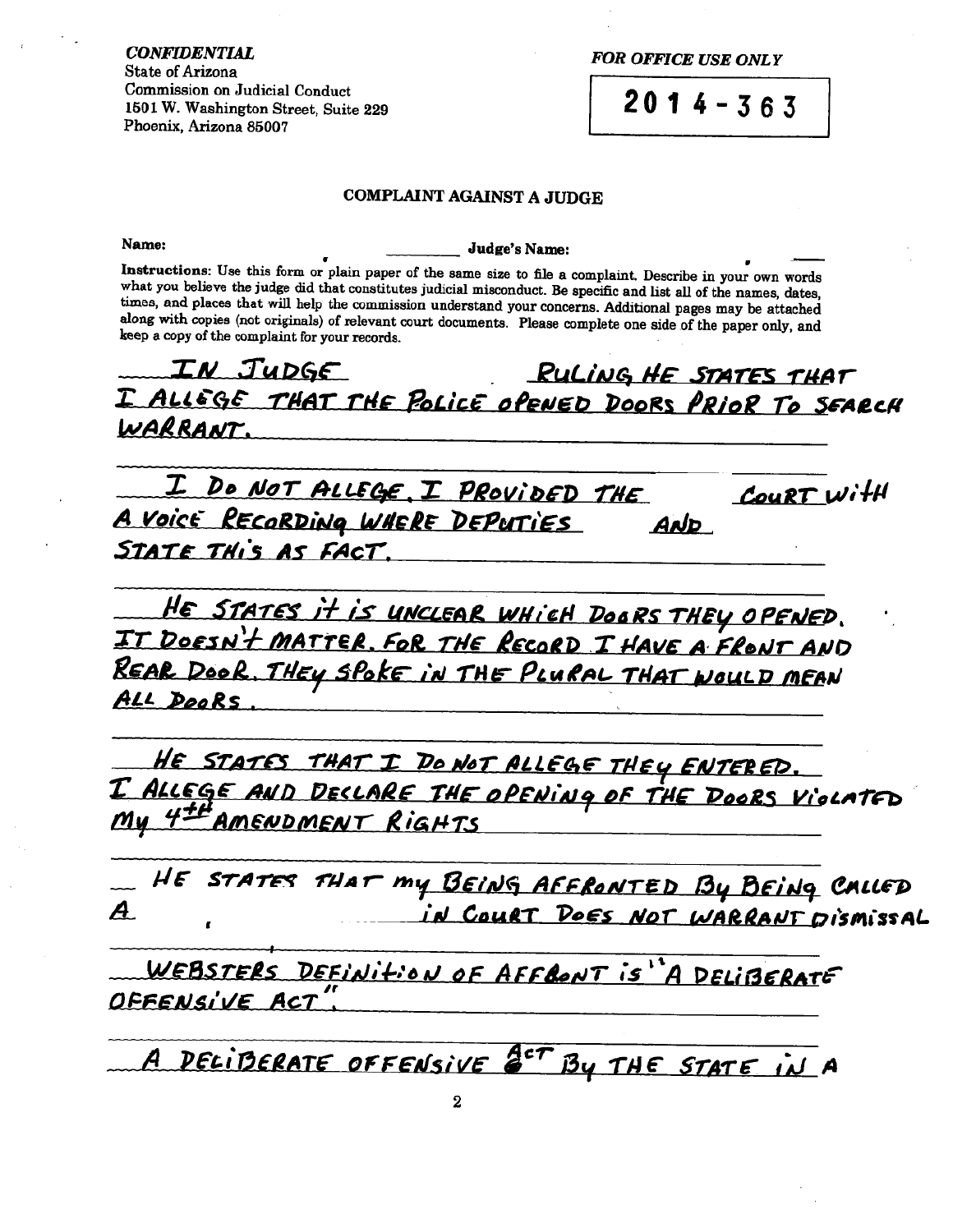**FOR OFFICE USE ONLY** 

 $2014 - 363$ 

#### **COMPLAINT AGAINST A JUDGE**

Name Judge's Name:

Instructions: Use this form or plain paper of the same size to file a complaint. Describe in your own words what you believe the judge did that constitutes judicial misconduct. Be specific and list all of the names, dates, times, and places that will help the commission understand your concerns. Additional pages may be attached along with copies (not originals) of relevant court documents. Please complete one side of the paper only, and keep a copy of the complaint for your records.

COURT OF LAW DOES NOT PROMOTE FAIRNESS, IMPARTIALIty OR CONFIDENCE IN OUR JUDICIARY.

IT SHOWS BIAS AND PREJUDICE!

THESE STATEMENTS By JUDGE CLEARLY SHOW BIAS AND PREJUDICE, A VIOLATION OF CANONZ  $Rule 2.3$ 

THESE STATEMENTS LACK IMPARTIALITY AND FAIRNESS AND VIOLATE RULE 2.2.

THESE STATEMENTS DO NOT PROMOTE CONFIDENCE IN OUR JUDICIAL SYSTEM AND ARE IN VIOLATION OF CANON I RULE 1.7

FAIRNESS AND CONFIDENCE WOULD HAVE BEEN DEMONSTRATE IF HE HAD LOOKED INTO THE WHEREABOUTS OF THE RECORDING I PROVIDED

I'm INCLUDING THE MINUTE ENTRIES SHOWING THE<br>EXISTENCE OF THE RECORDING, THE SAME MINUTE ENTRIES AVAILABLE TO HIM IN THE COURT FILE.

His STATEMENTS AND RULING ARE TO COVER-UP THE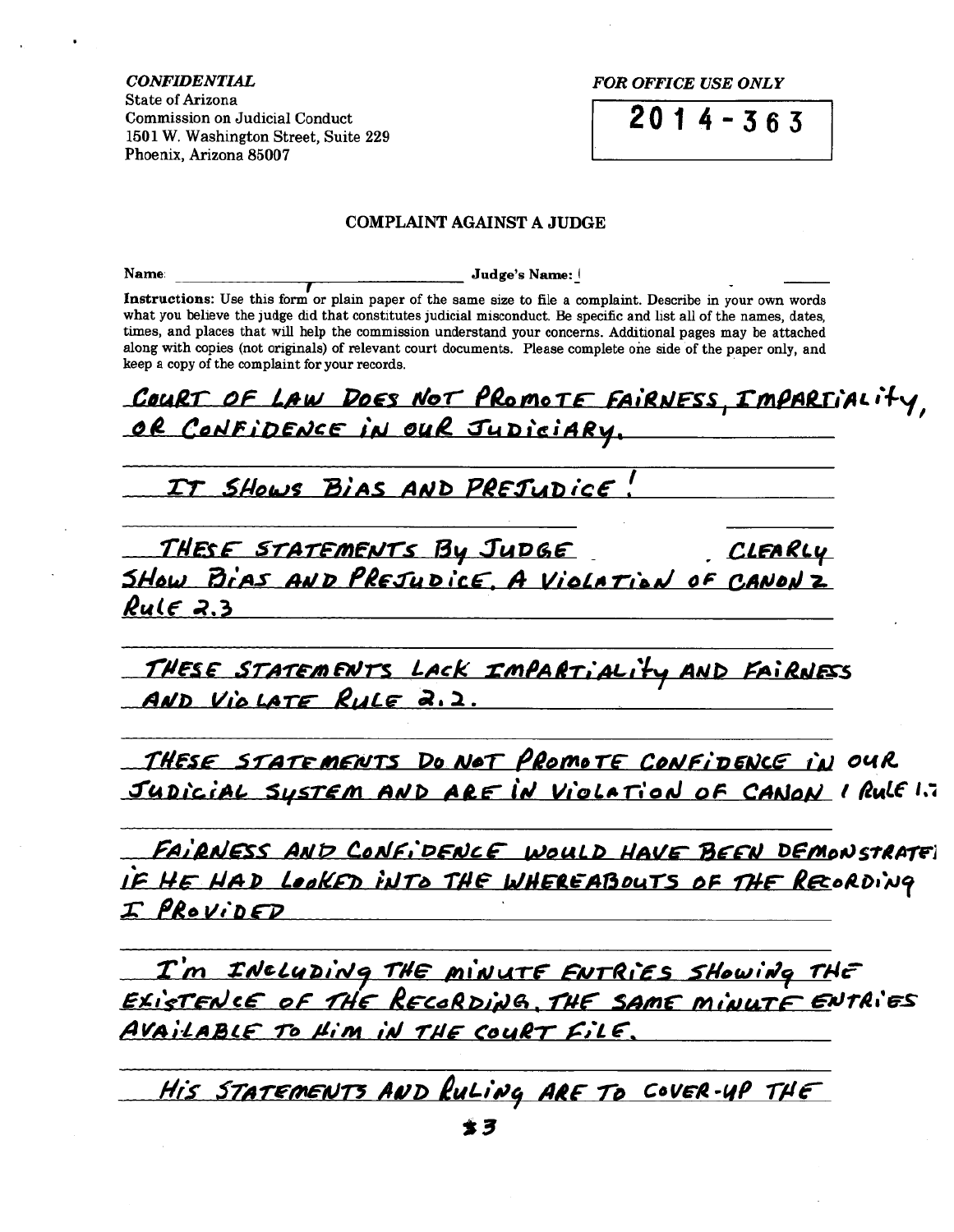|      | CONFIDENTIAL<br>FOR OFFICE USE ONLY                                                                                          |  |  |
|------|------------------------------------------------------------------------------------------------------------------------------|--|--|
|      | STATE OF ARIZONA                                                                                                             |  |  |
|      | Commission on Judical Conduct                                                                                                |  |  |
|      | 1501 W. WASHINGTON ST. SUILE 229                                                                                             |  |  |
|      | PHOENix, Az. 85007                                                                                                           |  |  |
|      | CompLaINT AGAINST A JUDGE                                                                                                    |  |  |
| NAME | JUDGE'S NAME                                                                                                                 |  |  |
|      | THE IMPROPRIETIES OF THE                                                                                                     |  |  |
|      | COURT, AND THE COUNTY SHERIFFS DEPT.                                                                                         |  |  |
|      | I RESPECT FULLY ASK YOU TO LOOK SERIOUSLY INTO<br>THIS MATTER AS It HAS GREATLY DIMISHED THE<br>CONFIDENCE IN OUR JUDICIARY. |  |  |
|      | THANK UOU.                                                                                                                   |  |  |
|      |                                                                                                                              |  |  |
|      |                                                                                                                              |  |  |
|      |                                                                                                                              |  |  |
|      |                                                                                                                              |  |  |
|      |                                                                                                                              |  |  |
|      |                                                                                                                              |  |  |
|      |                                                                                                                              |  |  |
|      |                                                                                                                              |  |  |
|      |                                                                                                                              |  |  |
|      | $\#$ 4                                                                                                                       |  |  |
|      |                                                                                                                              |  |  |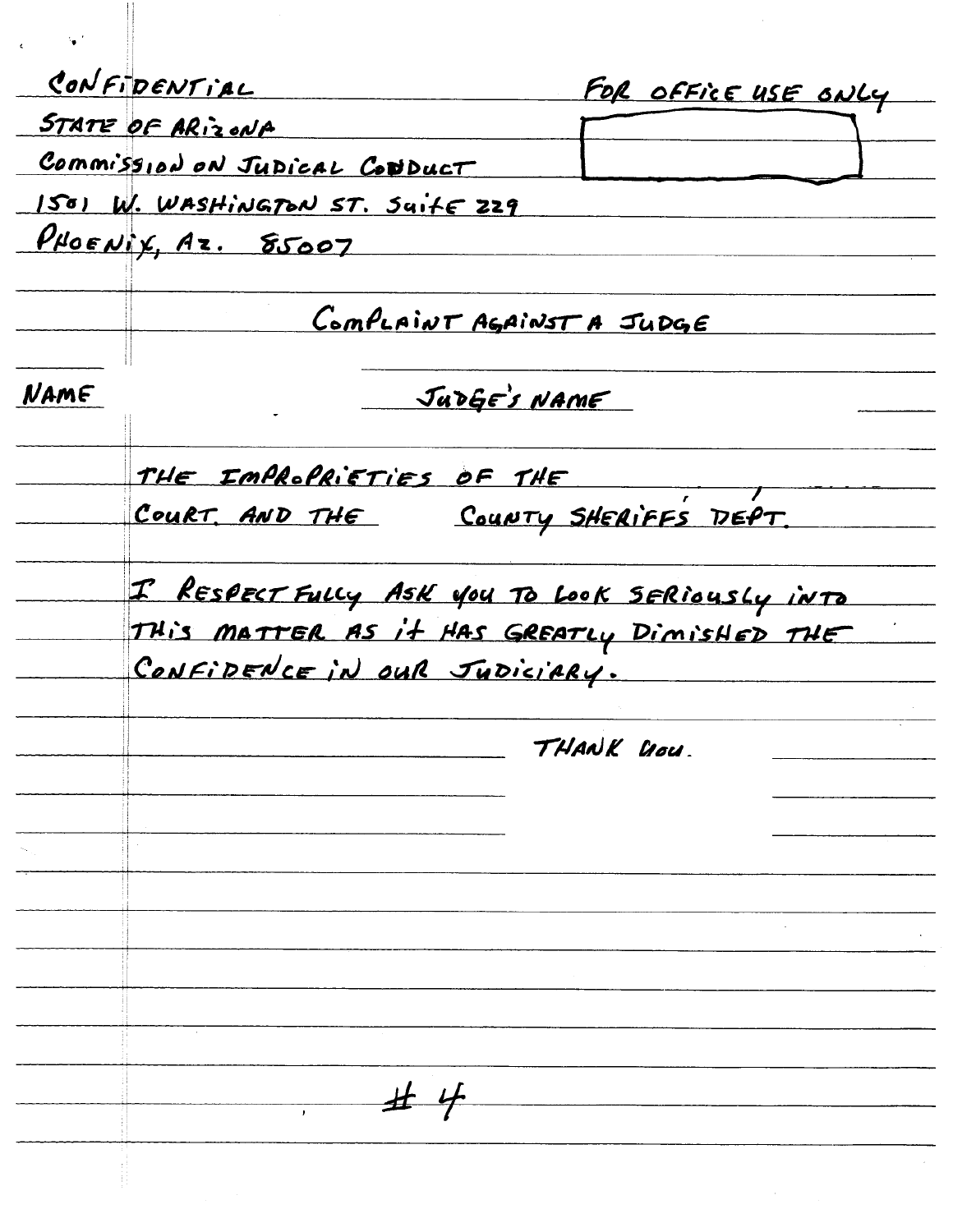**FOR OFFICE USE ONLY** 

 $2014 - 363$ 

#### **COMPLAINT AGAINST A JUDGE**

Name:

Judge's Name

Instructions: Use this form or plain paper of the same size to file a complaint. Describe in your own words what you believe the judge did that constitutes judicial misconduct. Be specific and list all of the names, dates, times, and places that will help the commission understand your concerns. Additional pages may be attached along with copies (not originals) of relevant court documents. Please complete one side of the paper only, and keep a copy of the complaint for your records.

CANON I RULE 1.1 COMPLIANCE WITH THE LAW ARS 13-2809 RULE 1.2 PROMOTE CONFIDENCE IN THE JUDICIARY I WAS INSTRUCTED BY THE ON COURT TO PROVIDE THE COURT WITH THE VOICE RE-COUNTY SHERIFFS DEPUTIVES CORDING ON WHICH STATE THEY OPENED THE DOORS TO MY  $AND$ HOME PRIOR TO OBTAINING A SEARCH WARRANT. THIS WAS A VIOLATION OF My 4<sup>+H</sup> AMENDMENT RigHTS. (SEE ENCLOSED MINUTE ENTRY) I RETURNED TO COURT WITH THE REQUESTED ON <u>EVIDENCE (SEE MINUTE ENTRY SHOWING DEFENDANT NOW</u> PROVIDES STATE (COUNTY ATTORNEY) WITH RECORDED EVIDENCE I FILED A MOTION TO DISMISS BASED ON THE FLLEGAL SEARCH.  $J$ u $D$ g $\epsilon$ STATED SHE REVIEWED 0 N THE EVIDENCE AND DENIED MY MOTION. (SEE MINUTE ENTRY) FROM THIS POINT ON THE EVIDENCE IS MISSING <u>Judge</u><br>Impropriety. If she is not Hearing the Case why is she<br>Ruling on the motion. This Recorded Evidence Not only CONTAINS THE DOOR OPENING STATEMENT BY THE Cty SHERIFF DEPT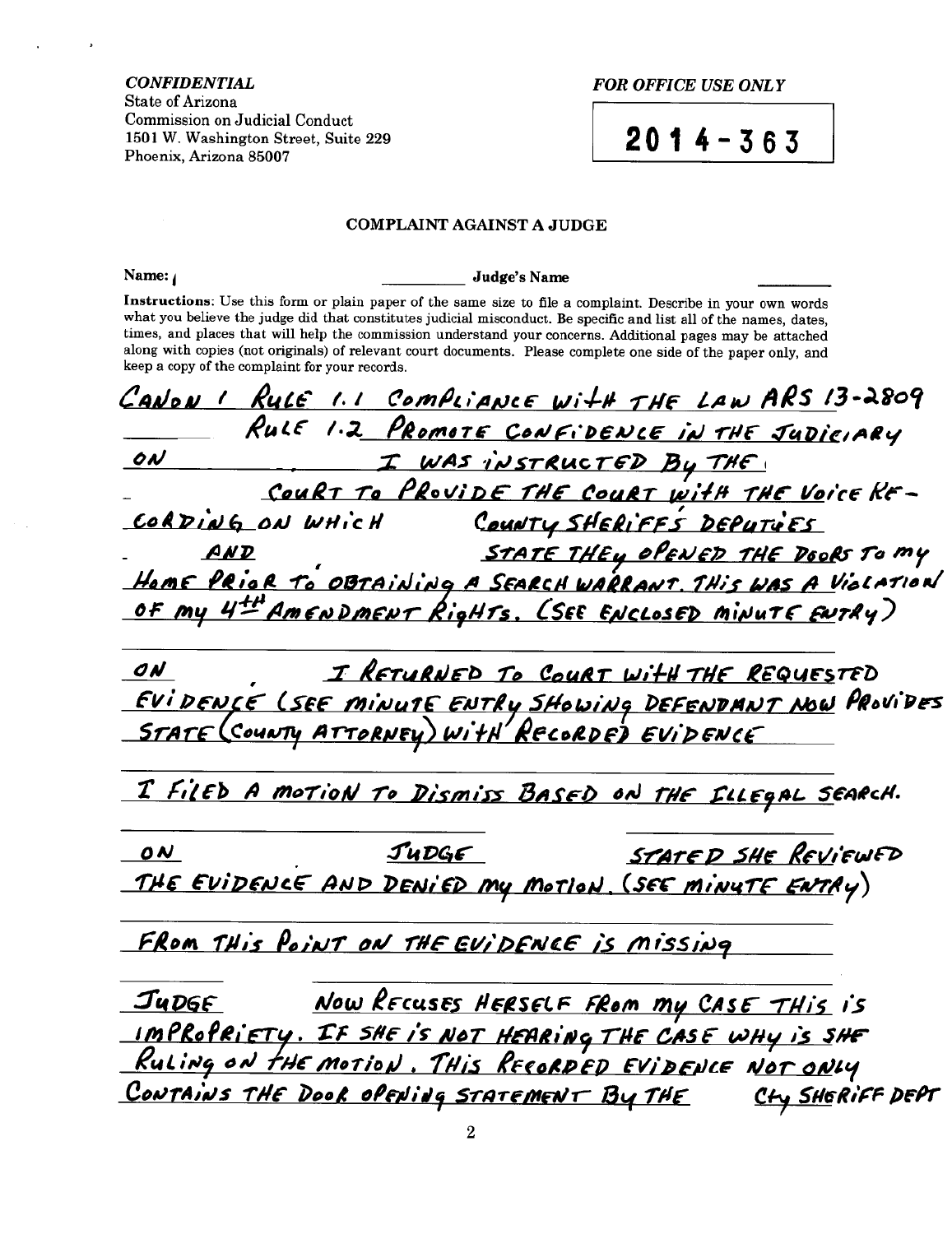**FOR OFFICE USE ONLY** 

 $2014 - 363$ 

## **COMPLAINT AGAINST A JUDGE**

Name:

Judge's Name:

Instructions: Use this form or plain paper of the same size to file a complaint. Describe in your own words what you believe the judge did that constitutes judicial misconduct. Be specific and list all of the names, dates, times, and places that will help the commission understand your concerns. Additional pages may be attached along with copies (not originals) of relevant court documents. Please complete one side of the paper only, and keep a copy of the complaint for your records.

BUT ALSO THE BIAS STATEMENT " YOU'RE NOTHING YOU

|                                                                      | DEPUTY | <u>REILERATED HIS</u>                       |
|----------------------------------------------------------------------|--------|---------------------------------------------|
| <u>AT TRIAL ON<br/>"You'RE A NOTHING"</u><br>"HE ISN' <del>H</del> A |        | STATEMENT AND ADD<br>THERE is A RECORDED CD |
| OF THIS ON FILE.                                                     |        |                                             |

LATER AT AN APPEAL HEARING JUDGE STATED THESE STATEMENTS AREN'T BIAS OR PRESUDICIAL AND THAT MY EVIDENCE ISN't OF IMPORTANCE. I'VE FILED A SEPARATE COMPLAINT ON THIS MATTER BUT HAVE ADDED THE RULING TO SHOW THE EVIDENCE WAS NEVER RECEIVED By THE  $CouRT$ 

ALL OF THIS IS DOCUMENTED By Voice RECORDINGS AND SIGNED COURT Documents.

<u>I ConcludE Impropriety, Bias, presudice in all these statements</u><br>AND Actions, I Also Conclude criminal Violation ARS 13-2809 HAS TAKEN PLACE BY THE FACT THAT EVIDENCE I WAS ASKED TO<br>PRESENT, WAS PRESENT, WAS REVIEWED AND HAS SINCE GONE MISSING

THIS IS FAR MORE THAN EMPROPRIETY AND THE APPEARANCE